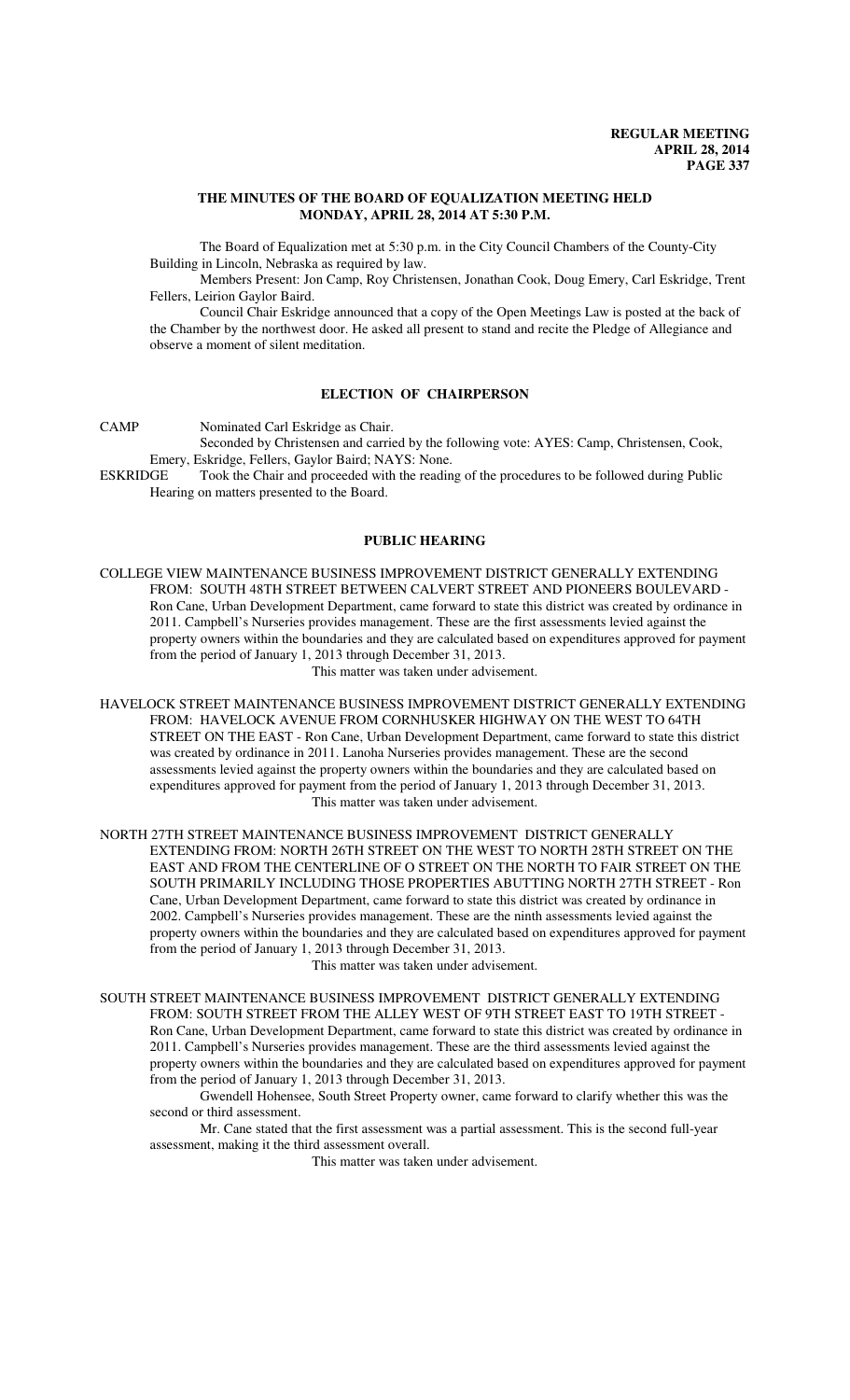UNIVERSITY PLACE MAINTENANCE BUSINESS IMPROVEMENT DISTRICT GENERALLY EXTENDING FROM: NORTH 48TH STREET FROM COLBY STREET ON THE SOUTH TO THE HALF BLOCK NORTH OF ADAMS STREET ON THE NORTH AND ALONG SAINT PAUL AVENUE FROM NORTH 47TH STREET TO NORTH 50TH STREET - Ron Cane, Urban Development Department, came forward to state this district was created by ordinance in 2002. Urban Trail Gardens provides management. These are the seventh assessments levied against the property owners within the boundaries and they are calculated based on expenditures approved for payment from the period of January 1, 2013 through December 31, 2013.

This matter was taken under advisement.

#### **VOTING SESSION**

COLLEGE VIEW MAINTENANCE BUSINESS IMPROVEMENT DISTRICT GENERALLY EXTENDING FROM: SOUTH 48TH STREET BETWEEN CALVERT STREET AND PIONEERS BOULEVARD.

- EMERY Moved approval of College View Maintenance Business Improvement District. Seconded by Fellers and carried by the following vote: AYES: Camp, Christensen, Cook, Emery, Eskridge, Fellers, Gaylor Baird; NAYS: None.
- HAVELOCK STREET MAINTENANCE BUSINESS IMPROVEMENT DISTRICT GENERALLY EXTENDING FROM: HAVELOCK AVENUE FROM CORNHUSKER HIGHWAY ON THE WEST TO 64TH STREET ON THE EAST.
- EMERY Moved approval of Havelock Street Maintenance Business Improvement District. Seconded by Fellers and carried by the following vote: AYES: Camp, Christensen, Cook, Emery, Eskridge, Fellers, Gaylor Baird; NAYS: None.
- NORTH 27TH STREET MAINTENANCE BUSINESS IMPROVEMENT DISTRICT GENERALLY EXTENDING FROM: NORTH 26TH STREET ON THE WEST TO NORTH 28TH STREET ON THE EAST AND FROM THE CENTERLINE OF O STREET ON THE NORTH TO FAIR STREET ON THE SOUTH PRIMARILY INCLUDING THOSE PROPERTIES ABUTTING NORTH 27TH STREET.
- EMERY Moved approval of 27th Street Maintenance Business Improvement District. Seconded by Fellers and carried by the following vote: AYES: Camp, Christensen, Cook, Emery, Eskridge, Fellers, Gaylor Baird; NAYS: None.
- SOUTH STREET MAINTENANCE BUSINESS IMPROVEMENT DISTRICT GENERALLY EXTENDING FROM: SOUTH STREET FROM THE ALLEY WEST OF 9TH STREET EAST TO 19TH STREET.<br>EMERY Moved approval of South Street Maintenance Business Improvement District.
	- Moved approval of South Street Maintenance Business Improvement District. Seconded by Fellers and carried by the following vote: AYES: Camp, Christensen, Cook, Emery, Eskridge, Fellers, Gaylor Baird; NAYS: None.
- UNIVERSITY PLACE MAINTENANCE BUSINESS IMPROVEMENT DISTRICT GENERALLY EXTENDING FROM: NORTH 48TH STREET FROM COLBY STREET ON THE SOUTH TO THE HALF BLOCK NORTH OF ADAMS STREET ON THE NORTH AND ALONG SAINT PAUL AVENUE FROM NORTH 47TH STREET TO NORTH 50TH STREET.
- EMERY Moved approval of University Place Maintenance Business Improvement District. Seconded by Fellers and carried by the following vote: AYES: Camp, Christensen, Cook, Emery, Eskridge, Fellers, Gaylor Baird; NAYS: None.

#### **ADJOURNMENT**

FELLERS Moved to adjourn sine die the Board of Equalization Meeting. Seconded by Gaylor Baird and carried by the following vote: AYES: Camp, Christensen, Cook, Emery, Eskridge, Fellers, Gaylor Baird; NAYS: None.

 $\overline{a}$ 

l

**5:40 P.M.**

Teresa J. Meier, City Clerk

Amy Hana Huffman, Office Specialist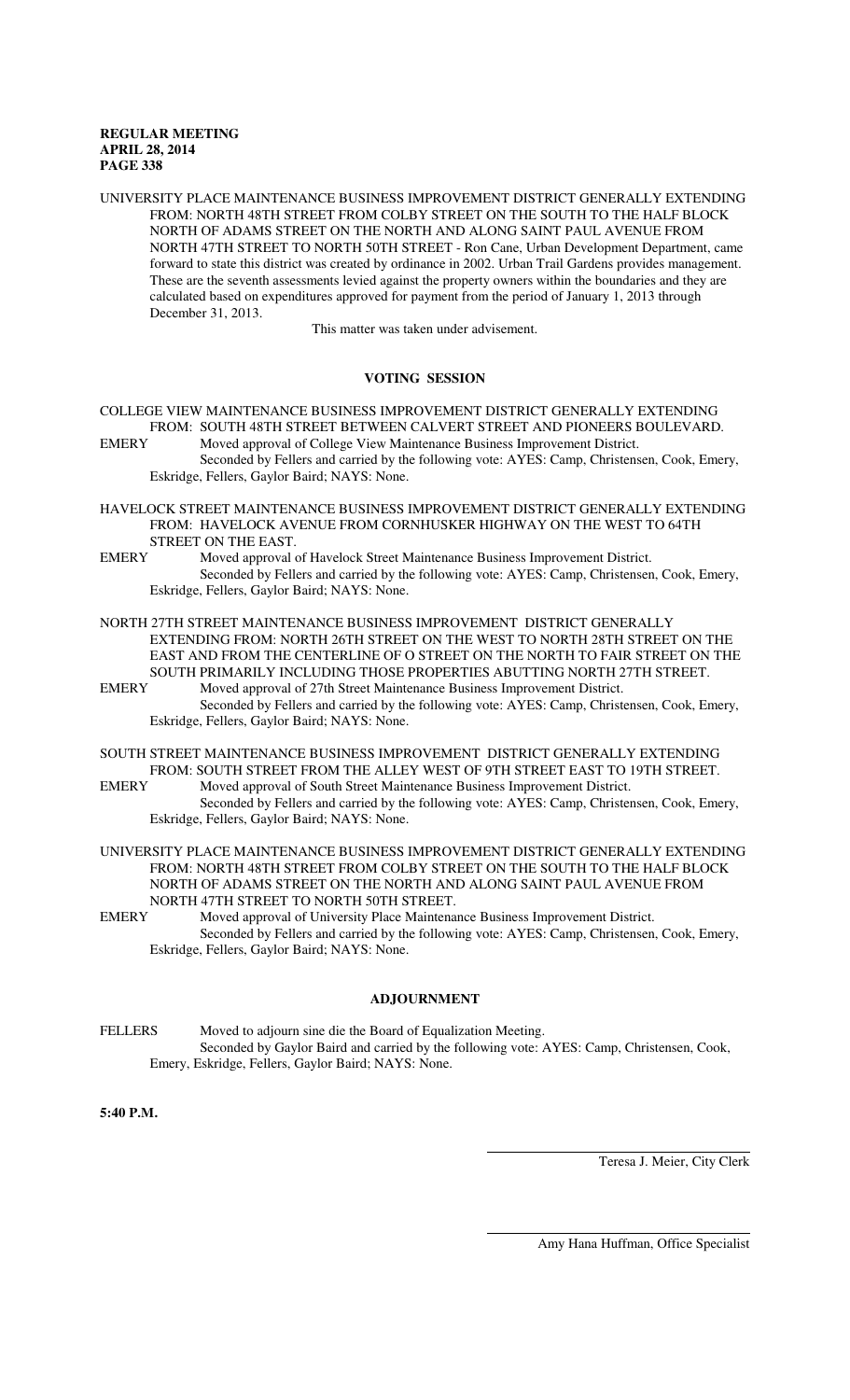## **THE MINUTES OF THE CITY COUNCIL MEETING HELD MONDAY, APRIL 28, 2014 AT 5:30 P.M.**

The Meeting was called to order at 5:30 p.m. Present: Council Chair Eskridge; Council Members: Camp, Christensen, Cook, Emery, Fellers, Gaylor Baird; City Clerk, Teresa J. Meier.

Council Chair Eskridge announced that a copy of the Open Meetings Law is posted at the back of the Chamber by the northwest door. He asked all present to stand and recite the Pledge of Allegiance and observe a moment of silent meditation.

## **READING OF THE MINUTES**

FELLERS Having been appointed to read the minutes of the City Council proceedings of April 21, 2014, reported having done so, found same correct. Seconded by Gaylor Baird and carried by the following vote: AYES: Camp, Christensen, Cook,

Emery, Eskridge, Fellers, Gaylor Baird; NAYS: None.

# **PUBLIC HEARING**

APPLICATION OF OMAHA EXPOSITION & RACING INC. DBA LINCOLN RACE COURSE FOR A SPECIAL DESIGNATED LICENSE TO COVER AN AREA MEASURING APPROXIMATELY 40 FEET BY 75 FEET AT 7055 S. 1ST STREET ON MAY 1, 2, 3, AND 4, 2014 FROM 9:00 A.M. TO 12:00 A.M. (4/21/14 - PUBLIC HEARING & ACTION DELAYED ONE WEEK TO 4/28/14) - Christy Harris, Lincoln Race Course, 7055 S. 1st Street, came forward to state this event is to celebrate Kentucky Derby weekend. There will be a tent for additional seating and live music. This matter was taken under advisement.

APPLICATION OF JSD LLC DBA HUSKERVILLE PUB AND PIZZA FOR A SPECIAL DESIGNATED LICENSE TO COVER AN AREA MEASURING APPROXIMATELY 65 FEET BY 45 FEET AT 2805 NW 48TH STREET ON MAY 3, 2014 FROM 11:00 A.M. TO 2:00 A.M. (4/21/14 - PUBLIC HEARING & ACTION DELAYED ONE WEEK TO 4/28/14) - Sandy McCorkindale, 1906 Gunnison Drive, came forward to state this event is the Frontier Harley Davidson's 11<sup>th</sup> Annual Cinco de Mayo Poker Run. Huskerville Pub and Pizza will be the last stop. This SDL is to expand the beer garden for additional seating, live music, and food.

This matter was taken under advisement.

MANAGER APPLICATION OF DANA POST FOR GOKIE ENTERPRISES, INC. DBA FAST MART AT 6835 N. 27TH STREET - Dana Post, 6835 N.  $27<sup>th</sup>$  Street, came forward to take the oath and answer questions. She is the new manager at this store which has been open for twelve years. This matter was taken under advisement.

APPLICATION OF JAMES ARTHUR VINEYARDS DBA JAMES ARTHUR FOR A YK LIQUOR LICENSE AT 803 Q STREET - Jim Ballard, 1503 W. Raymond Road, came forward to take the oath and answer questions. He stated that one tasting outlet is allowed as part of the farm winery liquor license. James Arthur had the opportunity to purchase the From Nebraska bookstore in the Haymarket and will continue to run that business as a gift shop. This will expand the wine tasting room. This matter was taken under advisement.

APPLICATION OF ANDY'S EXPRESS LLC DBA ANDY'S EXPRESS FOR A CLASS DK LIQUOR LICENSE AT 8511 S. 33RD STREET;

MANAGER APPLICATION OF MIKE D. ANDERSON FOR ANDY'S EXPRESS LLC DBA ANDY'S EXPRESS AT 8511 S. 33RD STREET - Mike D. Anderson, came forward to take the oath and answer questions. This is a new convenience store at corner of 33rd and Yankee Hill Road. It will open July 1st and all required training will be completed in May.

This matter was taken under advisement.

APPLICATION OF BLUE BLOOD BREWING COMPANY, INC. FOR A SPECIAL DESIGNATED LICENSE TO COVER AN AREA MEASURING APPROXIMATELY 70 FEET BY 90 FEET AT 500 W. SOUTH STREET ON MAY 10, 2014 FROM 12:00 P.M. TO 10:00 P.M. - Colby Coash, 829 Mary Court, came forward to state that the brewery is hosting the Lincoln Flying Disc Club Tournament celebration and will be expanding the tap room to the parking lot for the event.

This matter was taken under advisement.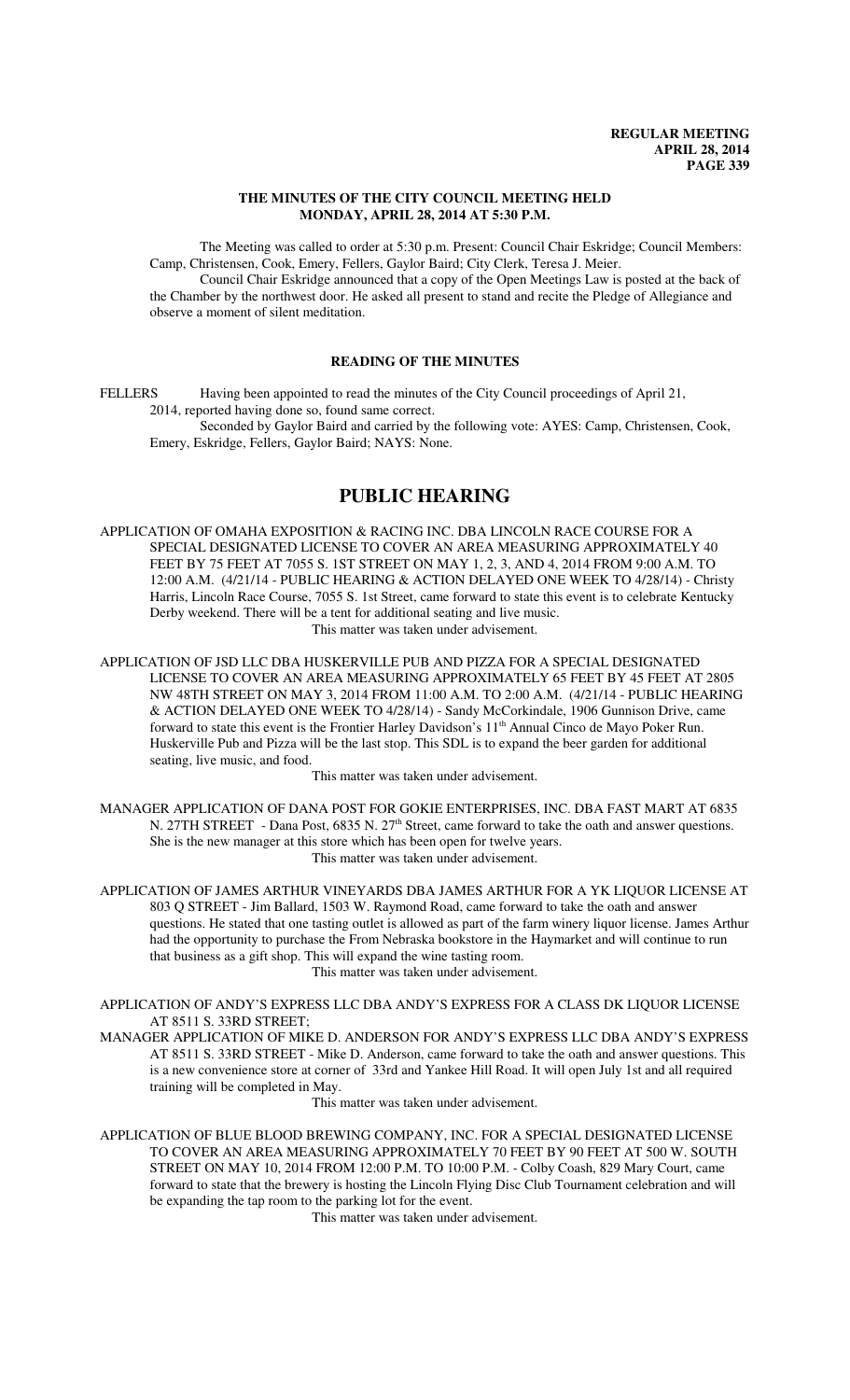CREATING WATER DISTRICT NO. 1206 TO CONSTRUCT A 6-INCH DIAMETER WATER MAIN IN H STREET FROM 26TH STREET TO 27TH STREET AND ASSESSING THE COSTS THEREOF AGAINST THE BENEFITTED PROPERTIES - Roger Figard, Public Works and Utilities Department, came forward to state this item is the request of Sun Sanders, property owner of 2622 H Street. There are three interior homes without an individual water main in front of their properties, which is fairly typical in the older parts of town. In this case, there has been a history of disrepair and failures on the service line. The estimate to build the water main is approximately \$123,000 and would come out of water subsidy funds. The proposed assessment is \$40/foot. The assessed amount on the three properties affected would be a little over \$6,000, and the City subsidy would be just under \$117,000. Discussion followed.

Gail Frohman, 2630 H Street, came forward to state that she moved into her home in 1976. The water pressure in extremely slow and has never improved.

This matter was taken under advisement.

- APPROVING ALLEY, INC. DBA THE ALLEY AS A KENO SATELLITE SITE AT 1031 M STREET Katrina Coffee, Vice President of Big Red Keno, and Kandace Brown, owner of the Alley, were on hand to answer questions. The Alley is located on M street and Ms. Brown has been there for nine years. This matter was taken under advisement.
- APPROVING A CONTRACT AGREEMENT BETWEEN THE CITY OF LINCOLN AND NEBRASKA LABLINC FOR THE ANNUAL REQUIREMENTS FOR CITY-COUNTY BLOOD CHEMISTRY PROFILE, PURSUANT TO QUOTE NO. 4760, FOR A FOUR YEAR TERM - Bill Kostner, Human Resources Department, came forward to answer questions. He stated that this contract is an excellent part of the City's Wellness Program for those with City Health insurance. It has been very helpful in detecting health issues and it benefits the health insurance plan to catch health problems early. This matter was taken under advisement.
- COMP. PLAN CONFORMANCE 14006 AMENDING THE NORTHWEST CORRIDORS REDEVELOPMENT PLAN TO INCLUDE THE "WEST HAYMARKET SPORTS PARK" PROJECT CONSISTING OF YOUTH SPORTS FACILITIES AND RELATED COMMERCIAL USES OVER APPROXIMATELY 65.7 ACRES, GENERALLY LOCATED WEST OF SUN VALLEY BLVD, SOUTH OF CHARLESTON STREET, NORTH OF THE UNION PACIFIC RAIL LINE AND EAST OF THE VIEW STUDENT HOUSING PROJECT. - David Landis, Director of Urban Development, came forward to state that there is an existing community redevelopment plan for this area and this amendment is to further plans for a development for 12 sports fields that are in discussion with the developers now. The hope is that the area might eventually have some commercial activity, such as a hotel and restaurant, in addition to the sports fields. This development carries out the Comprehensive Plan and is an opportunity that the City may not be able to fund with its own general funds. This area is also a flood plain, so this use is better suited to the area than a residential development. Discussion followed.

Kyle Fischer, Lincoln Chamber of Commerce and the Convention of Visitor's Bureau, came forward to state that 83% of all room nights booked through the Visitor's Bureau are for sports related events. That is an immense amount of lodgings and sales taxes paid by those who visit our community for these events. This facility will help to bring in more sports related activities. Currently, many events are turned away because there are not enough facilities to host them all. They have our support. This matter was taken under advisement.

- APPROVING SUPPLEMENTAL AGREEMENT NO. 2 BETWEEN THE CITY OF LINCOLN, LANCASTER COUNTY, AND THE STATE DEPT. OF ROADS FOR FUNDING OF THE LINCOLN SOUTH BELTWAY;
- APPROVING AN AGREEMENT BETWEEN THE CITY OF LINCOLN AND STATE DEPT. OF ROADS TO SUPPLEMENT THE SHARED USE PATH ON NW 48TH FROM O STREET TO VINE STREET AS PART OF THE STATE PROJECT ON I-80 FROM NW 56TH TO US-77 SOUTH INTERCHANGE AND APPROPRIATE THE CITY'S FEDERAL AID TO PROJECTS IM-NH-80-9(862), IM-NH-80-9(863) AND IM-NH-80-9(864) - Roger Figard, Public Works and Utilites Department, came forward to state that the City is cooperating and collaborating with the Nebraska Department of Roads (NDOR) to make sure the City's Federal aid is maximized and used. NDOR will use Fiscal Year 14/15 Obligation Authority funds to help them get started on projects within FY 14, to be finished in FY 15. As part of that agreement, they are willing to construct a trail that will tie into a City trail. 16.6 million dollars in federal aid will be credited to the City's cost share on the South Beltway. Discussion followed.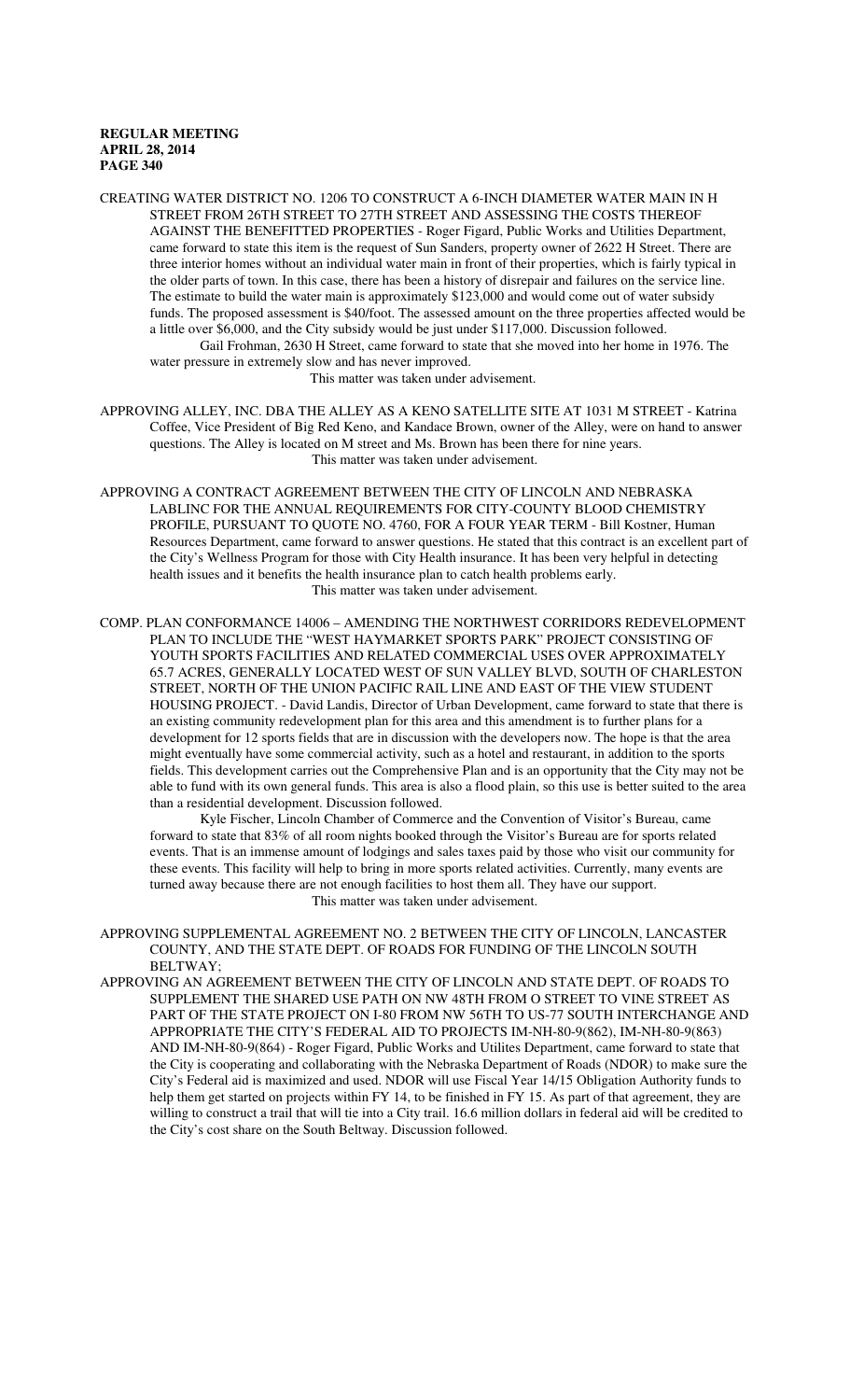# **COUNCIL ACTION**

## **REPORTS OF CITY OFFICERS**

APPOINTING DON ARP TO THE AUDIT ADVISORY BOARD FOR A TERM EXPIRING MARCH 4, 2017 - CLERK read the following resolution, introduced by Doug Emery, who moved its adoption: A-88208 BE IT RESOLVED by the City Council of the City of Lincoln, Nebraska:

That the appointment of Don Arp to the Audit Advisory Board for a term expiring March 4, 2017, is hereby approved.

Introduced by Doug Emery

Seconded by Christensen and carried by the following vote: AYES: Camp, Christensen, Cook, Emery, Eskridge, Fellers, Gaylor Baird; NAYS: None.

CLERK'S LETTER AND MAYOR'S APPROVAL OF RESOLUTIONS AND ORDINANCES PASSED BY THE CITY COUNCIL ON APRIL 14, 2014 - CLERK presented said report which was placed on file in the office of the City Clerk. **(27-1)**

LINCOLN ELECTRIC SYSTEM MARCH 2014 FINANCIAL AND OPERATING STATEMENT - CLERK presented said report which was placed on file in the office of the City Clerk. **(40)**

## **PETITIONS & COMMUNICATIONS**

SETTING THE HEARING DATE OF MONDAY, MAY 12, AT 3:00 P.M. FOR THE MANAGER APPLICATION OF JOYCE KIM FOR STL OF NEBRASKA INC., DBA TARGET STORE 2303 LOCATED AT 8201 S. 40TH STREET - CLERK read the following resolution, introduced by Trent Fellers, who moved its adoption:<br>A-88209 BE IT RESOLVED by t

BE IT RESOLVED by the City Council, of the City of Lincoln, that a hearing date is hereby set for Monday, May 12, 2014 at 3:00 p.m. or as soon thereafter as possible in the City Council Chambers, County-City Building, 555 S. 10th St., Lincoln, NE for the Manager Application of Joyce Kim for STL of Nebraska Inc., dba Target Store 2303 located at 8201 S. 40th Street.

If the Police Dept. is unable to complete the investigation by said time, a new hearing date will be set.

Seconded by Gaylor Baird and carried by the following vote: AYES: Camp, Christensen, Cook, Emery, Eskridge, Fellers, Gaylor Baird; NAYS: None.

# SETTING THE HEARING DATE OF MONDAY, MAY 12, AT 3:00 P.M. FOR THE MANAGER APPLICATION OF NICK FRALEY FOR GREENFIELD'S CAFÉ INC., DBA GREENFIELD'S LOCATED AT 7900 S. 87TH STREET - CLERK read the following resolution, introduced by Trent

Fellers, who moved its adoption:<br>A-88210 BE IT RESOLVED by t BE IT RESOLVED by the City Council, of the City of Lincoln, that a hearing date is hereby set for Monday, May 12, 2014 at 3:00 p.m. or as soon thereafter as possible in the City Council Chambers, County-City Building, 555 S. 10th St., Lincoln, NE for the Manager Application of Nick Fraley for Greenfield's Café Inc., dba Greenfield's located at 7900 S. 87th Street.

If the Police Dept. is unable to complete the investigation by said time, a new hearing date will be set.

Seconded by Gaylor Baird and carried by the following vote: AYES: Camp, Christensen, Cook, Emery, Eskridge, Fellers, Gaylor Baird; NAYS: None.

#### REFERRED TO PLANNING DEPARTMENT:

Text Amendment No. 14001 - Requested by the Director of Planning, amending Title 27 of the Lincoln Municipal Code, the Zoning Code, to clarify that dwellings for non-related persons is not an allowed use in the AG, AGR or R-6 zoning districts by amending Section 27.06.080 relating to the Group Living Use Group to change the designation of Dwellings for Non-Related Persons in said Use Group Table from a special permitted use to a prohibited use in the AG, AGR and R-6 zoning districts; by amending Section 27.70.020 relating to Additional Use Regulations for Dwellings for Non-Related Persons to clarify that Dwellings for Non-Related Persons as a permitted use under a community unit plan is limited to the R-1, R-2, R-3, R-4 and R-5 zoning districts.

Text Amendment No. 14002 - Requested by Shad Sanford, amending subsections (a) and (b) of Section 27.63.680 of the Lincoln Municipal Code, Sale of Alcoholic Beverages for Consumption On the Premises, to define restaurant under subsection (a), and to add the sale of alcoholic beverages for consumption on the premises of a restaurant as a special permitted use in the O-3 district under subsection (b); and repealing Section 27.63.680 of the Lincoln Municipal Code as hitherto existing.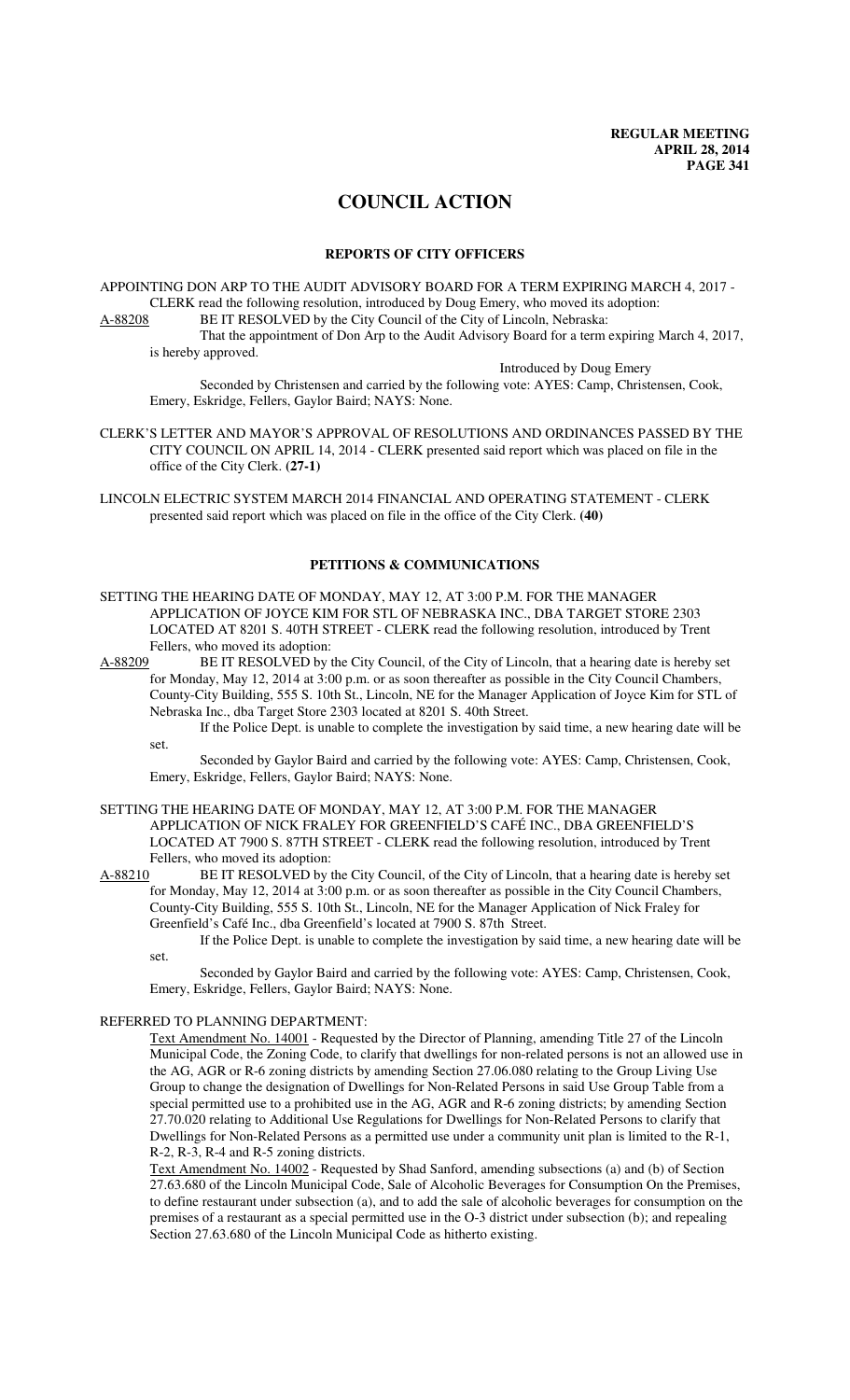Text Amendment No. 14003 - Requested by Great American Sports Park, LLC., amending Chapter 27.63 of the Lincoln Municipal Code by amending Section 27.63.130 to clarify that the section applies only to outdoor recreational facilities, to provide that the Planning Commission may establish parking requirements for such outdoor recreational facilities based on a determination of the parking needs and operation of the proposed uses, and providing that, as part of the special permit for an outdoor recreational facility, the Planning Commission may, subject to applicable locational requirements of Section 27.63.680, permit the sale of alcoholic beverages for consumption on the premises as an accessory use; amending Section 27.63.680 to allow the sale of alcoholic beverages for consumption on the premises as an accessory use to an outdoor recreational facility as part of a separate special permit for the outdoor recreational facility under Section 27.63.130; and repealing Sections 27.63.130 and 27.63.680 of the Lincoln Municipal Code as hitherto existing.

Change of Zone No. 14007 - Requested by The Clark Enersen Partners, from AG Agricultural District to B-5 Planned Regional Business District, on property legally described as a portion of Outlot "O", Appian Way Addition, and a portion of Outlot "B", Appian Way 14th Addition, located in Section 23-9-7; and from B-5 Planned Regional Business District to H-4 General Commercial District, on property generally located at South 91st Street and Pine Lake Road.

Change of Zone No. 14008 - Requested by Speedway Properties, Speedway Sporting Village Planned Unit Development, for a change of zone from I-1 Industrial District to I-1 Industrial District PUD, on property generally located at Park Boulevard and Van Dorn Street; for a Planned Unit Development District designation of said property; and for approval of a development plan which proposes modifications to the Zoning Ordinance, Land Subdivision Ordinance and Design Standards to allow an indoor sports facility and outdoor soccer fields, with future shops and retail, and the sale of alcoholic beverages for consumption on the premises on the underlying I-1 District.

Change of Zone No. 14009 - Requested by Olsson Associates, from R-3 Residential District and I-1 Industrial District to B-2 Planned Neighborhood Business District, on property generally located at Sun Valley Boulevard and Line Drive.

Special Permit No. 1662A - Requested by Great American Sports Park, LLC., for an amendment to the existing recreational facility to allow outdoor sports fields, along with accessory uses and associated waiver requests to reduce the front and side yard setbacks, on property generally located at South Folsom Street and Old Cheney Road.

Special Permit No. 11019A - Requested by Blue Blood Brewing Company, to allow the sale of alcoholic beverages for consumption both on and off the premises, on property generally located at S.W. 6th Street and West South Street (500 West South Street). The Planning Commission action is final, unless appealed to the City Council.

Special Permit No. 14004 - Requested by Benjamin Lynch, to expand the area for the sale of alcohol for consumption on the premises to include an outdoor beer garden, on property generally located at 8280 West O Street. The Planning Commission action is final, unless appealed to the City Council.

Use Permit No. 140D - Requested by The Clark Enersen Partners, to expand the boundaries of the existing Appian Way Regional Center use permit to allow an apartment complex, and to allow an 88-room hotel within the existing use permit boundary, including waiver requests to allow tandem parking associated with multiple-family dwellings and to modify the height restriction to 52', on property generally located at South 91st Street and Pine Lake Road.

Use Permit No. 04006B - Amendment to allow "Restaurants" and "On-sale alcoholic beverages" as permitted uses under the approved use permit, on property generally located at Northwest 1st Street and West Highlands Boulevard.

Use Permit No. 14004 - Requested by Olsson Associates, to allow sports fields, associated parking and commercial uses, including waiver requests to modify the parking, signage, maximum height, parking lot screening, street trees and sidewalk requirements, on property generally located north of Sun Valley Boulevard and West of Line Drive.

## PLACED ON FILE IN THE OFFICE OF THE CITY CLERK:

Administrative Amendment No. 14022 to Pre-Existing Use Permit No. 13D, Briarhurst Plaza, approved by the Planning Director on April 17, 2014, requested by Prime Sites, LLC, to remove the building footprint from the site plan and allow buildings anywhere outside of the setbacks, on property generally located at S. 48<sup>th</sup> St. and Briarpark Dr.

Administrative Amendment No. 14011 to Special Permit No. 1813A, The Preserve on Antelope Creek Community Unit Plan, approved by the Planning Director on April 18, 2014, requested by Design Associates of Lincoln, Inc., to adjust the rear setback for Lot 12, Block 4 (4701 Hawthorne Drive) from 25 feet to 21 feet.

#### **LIQUOR RESOLUTIONS**

APPLICATION OF OMAHA EXPOSITION & RACING INC. DBA LINCOLN RACE COURSE FOR A SPECIAL DESIGNATED LICENSE TO COVER AN AREA MEASURING APPROXIMATELY 40 FEET BY 75 FEET AT 7055 S. 1ST STREET ON MAY 1, 2, 3, AND 4, 2014 FROM 9:00 A.M. TO 12:00 A.M. (4/21/14 - PUBLIC HEARING & ACTION DELAYED ONE WEEK TO 4/28/14) - CLERK read the following resolution, introduced by Jon Camp, who moved its adoption for approval: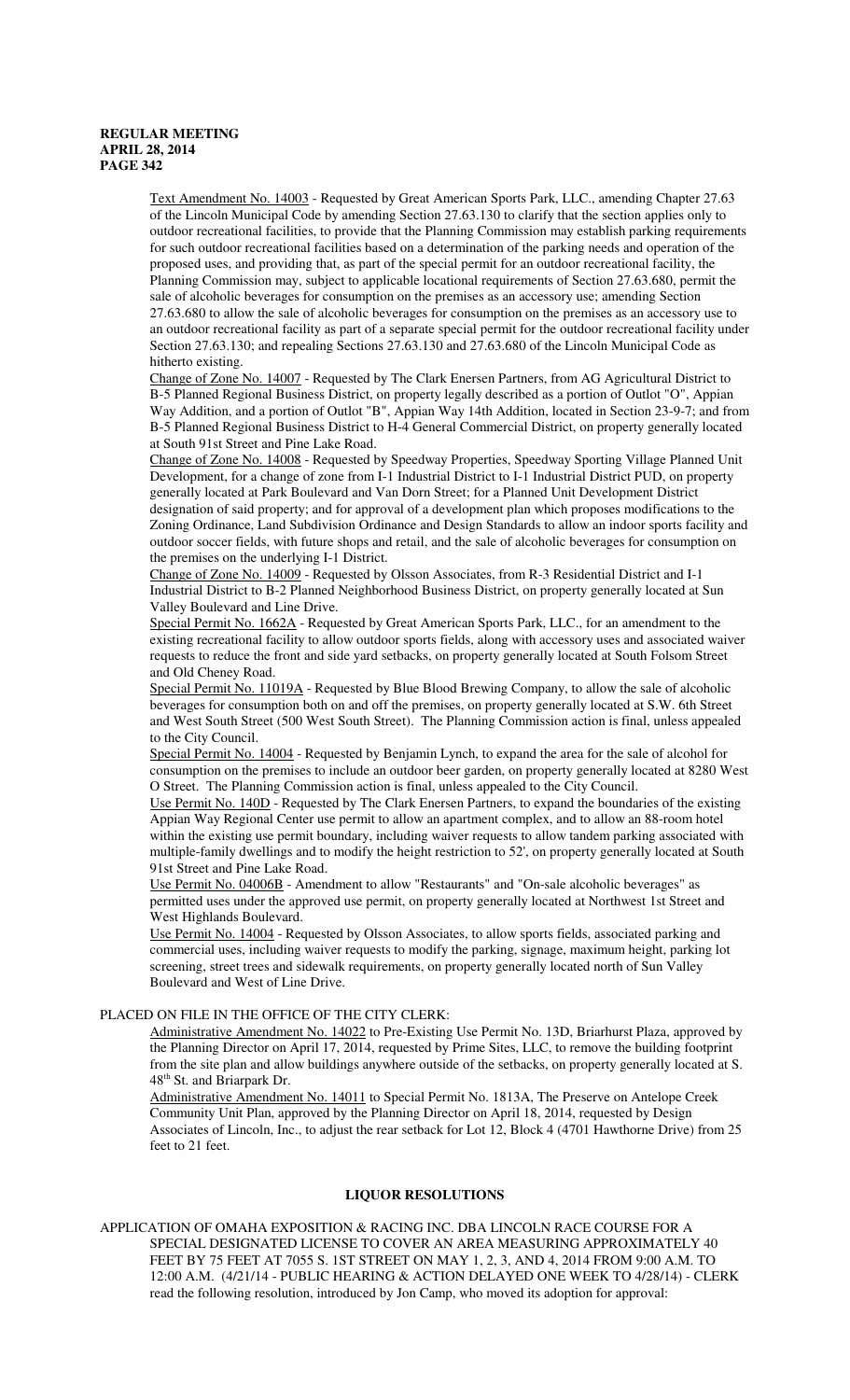# A-88211 BE IT RESOLVED by the City Council of the City of Lincoln, Nebraska:

That after hearing duly had as required by law, consideration of the facts of this application, the Nebraska Liquor Control Act, and the pertinent City ordinances, the City Council recommends that the application of Omaha Exposition & Racing Inc. dba Lincoln Race Course for a Special Designated License to cover an area measuring approximately 40 feet by 75 feet at 7055 S. 1st Street, Lincoln, Nebraska, on May 1, 2, 3, and 4, 2014, between the hours of 9:00 a.m. and 12:00 a.m., be approved with the condition that the premises complies in every respect with all City and State regulations and with the following requirements:

- 1. Identification to be checked, wristbands required on all parties wishing to consume alcohol.
- 2. Adequate security shall be provided for the event.
- 3. The area requested for the permit shall be separated from the public by a fence or other means.
- 4. Responsible alcohol service practices shall be followed.

BE IT FURTHER RESOLVED the City Clerk is directed to transmit a copy of this resolution to the Nebraska Liquor Control Commission.

Introduced by Jon Camp

Seconded by Gaylor Baird and carried by the following vote: AYES: Camp, Christensen, Cook, Emery, Eskridge, Fellers, Gaylor Baird; NAYS: None.

APPLICATION OF JSD LLC DBA HUSKERVILLE PUB AND PIZZA FOR A SPECIAL DESIGNATED LICENSE TO COVER AN AREA MEASURING APPROXIMATELY 65 FEET BY 45 FEET AT 2805 NW 48TH STREET ON MAY 3, 2014 FROM 11:00 A.M. TO 2:00 A.M. (4/21/14 - PUBLIC HEARING & ACTION DELAYED ONE WEEK TO 4/28/14) - CLERK read the following resolution, introduced by Jon Camp, who moved its adoption for approval:

A-88212 BE IT RESOLVED by the City Council of the City of Lincoln, Nebraska:

That after hearing duly had as required by law, consideration of the facts of this application, the Nebraska Liquor Control Act, and the pertinent City ordinances, the City Council recommends that the application of JSD LLC dba Huskerville Pub and Pizza for a Special Designated License to cover an area measuring approximately 65 feet by 45 feet at 2805 NW 48th Street, Lincoln, Nebraska, on May 3, 2014, between the hours of 11:00 a.m. and 2:00 a.m., be approved with the condition that the premises complies in every respect with all City and State regulations and with the following requirements:

1. Identification to be checked, wristbands required on all parties wishing to consume alcohol.

- 2. Adequate security shall be provided for the event.
- 3. The area requested for the permit shall be separated from the public by a fence or other means.
- 4. Responsible alcohol service practices shall be followed.

BE IT FURTHER RESOLVED the City Clerk is directed to transmit a copy of this resolution to the Nebraska Liquor Control Commission.

#### Introduced by Jon Camp

Seconded by Gaylor Baird and carried by the following vote: AYES: Camp, Christensen, Cook, Emery, Eskridge, Fellers, Gaylor Baird; NAYS: None.

#### MANAGER APPLICATION OF DANA POST FOR GOKIE ENTERPRISES, INC. DBA FAST MART AT 6835 N. 27TH STREET - CLERK read the following resolution, introduced by Jon Camp, who moved its adoption for approval:

A-88213 WHEREAS, Gokie Enterprises, Inc. dba Fast Mart located at 6835 N. 27th Street, Lincoln, Nebraska has been approved for a Retail Class "B" liquor license, and now requests that Dana Post be named manager;

WHEREAS, Dana Post appears to be a fit and proper person to manage said business.

NOW, THEREFORE, BE IT RESOLVED by the City Council of the City of Lincoln, Nebraska: That after hearing duly had as required by law, consideration of the facts of this application, the Nebraska Liquor Control Act, and the pertinent City ordinances, the City Council recommends that Dana Post be approved as manager of this business for said licensee. The City Clerk is directed to transmit a copy of this resolution to the Nebraska Liquor Control Commission.

## Introduced by Jon Camp

Seconded by Gaylor Baird and carried by the following vote: AYES: Camp, Christensen, Cook, Emery, Eskridge, Fellers, Gaylor Baird; NAYS: None.

APPLICATION OF JAMES ARTHUR VINEYARDS DBA JAMES ARTHUR FOR A YK LIQUOR LICENSE AT 803 Q STREET - CLERK read the following resolution, introduced by Jon Camp, who moved its adoption for approval:

A-88214 BE IT RESOLVED by the City Council of the City of Lincoln, Nebraska:

That after hearing duly had as required by law, consideration of the facts of this application, the Nebraska Liquor Control Act, and the pertinent City ordinances, the City Council recommends that the application of James Arthur Vineyards dba James Arthur for a Class "YK" liquor license at 803 Q Street, Lincoln, Nebraska, for the license period ending April 30, 2015, be approved with the condition that: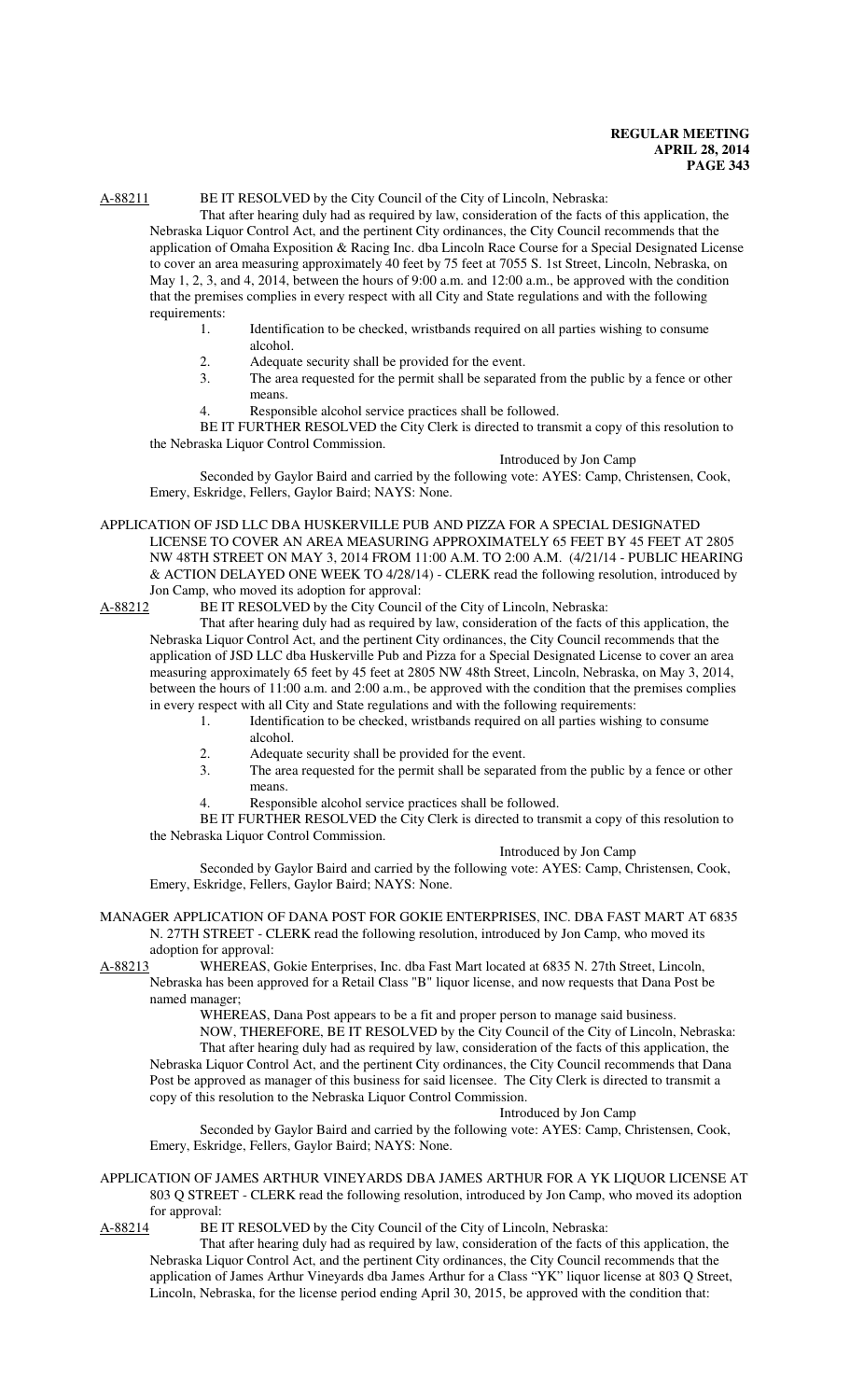1. Applicant must successfully complete the responsible beverage server training course required by Section 5.04.035 of the Lincoln Municipal Code within 30 days of approval of this resolution. 2. All employees must possess a valid Responsible Beverage Server/Seller Permit as required by Section 5.04.124 of the Lincoln Municipal Code.

3. The licensed premises does not include the adjacent dock area.

4. The premises must comply in every respect with all city and state regulations.

The City Clerk is directed to transmit a copy of this resolution to the Nebraska Liquor Control Commission.

Introduced by Jon Camp

Seconded by Gaylor Baird and carried by the following vote: AYES: Camp, Christensen, Cook, Emery, Eskridge, Fellers, Gaylor Baird; NAYS: None.

# APPLICATION OF ANDY'S EXPRESS LLC DBA ANDY'S EXPRESS FOR A CLASS DK LIQUOR LICENSE AT 8511 S. 33RD STREET - CLERK read the following resolution, introduced by Jon Camp, who moved its adoption for approval:<br>A-88215 BE IT RESOLVI

BE IT RESOLVED by the City Council of the City of Lincoln, Nebraska:

That after hearing duly had as required by law, consideration of the facts of this application, the Nebraska Liquor Control Act, and the pertinent City ordinances, the City Council recommends that the application of Andy's Express LLC dba Andy's Express for a Class "DK" liquor license at 8511 S. 33rd Street, Lincoln, Nebraska, for the license period ending April 30, 2015, be approved with the condition that:

1. The applicant obtains a valid special permit, including the parking requirements.<br>2. Applicant must successfully complete the responsible beverage server training co

Applicant must successfully complete the responsible beverage server training course required by Section 5.04.035 of the Lincoln Municipal Code within 30 days of approval of this resolution. 3. All employees must possess a valid Responsible Beverage Server/Seller Permit as

required by Section 5.04.124 of the Lincoln Municipal Code.

4. The premises must comply in every respect with all city and state regulations.

The City Clerk is directed to transmit a copy of this resolution to the Nebraska Liquor Control Commission.

## Introduced by Jon Camp

Seconded by Gaylor Baird and carried by the following vote: AYES: Camp, Christensen, Cook, Emery, Eskridge, Fellers, Gaylor Baird; NAYS: None.

- MANAGER APPLICATION OF MIKE D. ANDERSON FOR ANDY'S EXPRESS LLC DBA ANDY'S EXPRESS AT 8511 S. 33RD STREET - CLERK read the following resolution, introduced by Jon Camp, who moved its adoption for approval:
- A-88216 WHEREAS, Andy's Express LLC dba Andy's Express located at 8511 S. 33rd Street, Lincoln, Nebraska has been approved for a Retail Class "DK" liquor license, and now requests that Mike D. Anderson be named manager;

WHEREAS, Mike D. Anderson appears to be a fit and proper person to manage said business. NOW, THEREFORE, BE IT RESOLVED by the City Council of the City of Lincoln, Nebraska: That after hearing duly had as required by law, consideration of the facts of this application, the Nebraska Liquor Control Act, and the pertinent City ordinances, the City Council recommends that Mike D. Anderson be approved as manager of this business for said licensee. The City Clerk is directed to transmit a copy of this resolution to the Nebraska Liquor Control Commission.

Introduced by Jon Camp

Seconded by Gaylor Baird and carried by the following vote: AYES: Camp, Christensen, Cook, Emery, Eskridge, Fellers, Gaylor Baird; NAYS: None.

- APPLICATION OF UPDOWNTOWNERS, INC. DBA GO LINCOLN GO AND CELEBRATE LINCOLN FOR A SPECIAL DESIGNATED LICENSE TO COVER AN AREA MEASURING APPROXIMATELY 700 FEET BY 100 FEET NORTH/SOUTH IN 13TH STREET BETWEEN M AND O STREETS AND 700 FEET BY 100 FEET EAST/WEST IN N STREET BETWEEN 12TH TO 14TH STREETS ON JUNE 6 AND 7, 2014 FROM 11:00 A.M. TO 12:30 A.M. - PRIOR to reading:
- CAMP Moved to delay Public Hearing and Action one week to May 5, 2014. Seconded by Gaylor Baird and carried by the following vote: AYES: Camp, Christensen, Cook, Emery, Eskridge, Fellers, Gaylor Baird; NAYS: None.

APPLICATION OF DUFFY'S TAVERN FOR A SPECIAL DESIGNATED LICENSE TO COVER AN AREA MEASURING APPROXIMATELY 51 FEET BY 65 FEET AT 1412 O STREET ON MAY 10, 2014 FROM 2:00 P.M. TO 2:00 A.M. - PRIOR to reading:

CAMP Moved to delay Public Hearing and Action one week to May 5, 2014.

Seconded by Gaylor Baird and carried by the following vote: AYES: Camp, Christensen, Cook, Emery, Eskridge, Fellers, Gaylor Baird; NAYS: None.

APPLICATION OF BLUE BLOOD BREWING COMPANY, INC. FOR A SPECIAL DESIGNATED LICENSE TO COVER AN AREA MEASURING APPROXIMATELY 70 FEET BY 90 FEET AT 500 W. SOUTH STREET ON MAY 10, 2014 FROM 12:00 P.M. TO 10:00 P.M - CLERK read the following resolution, introduced by Jon Camp, who moved its adoption for approval: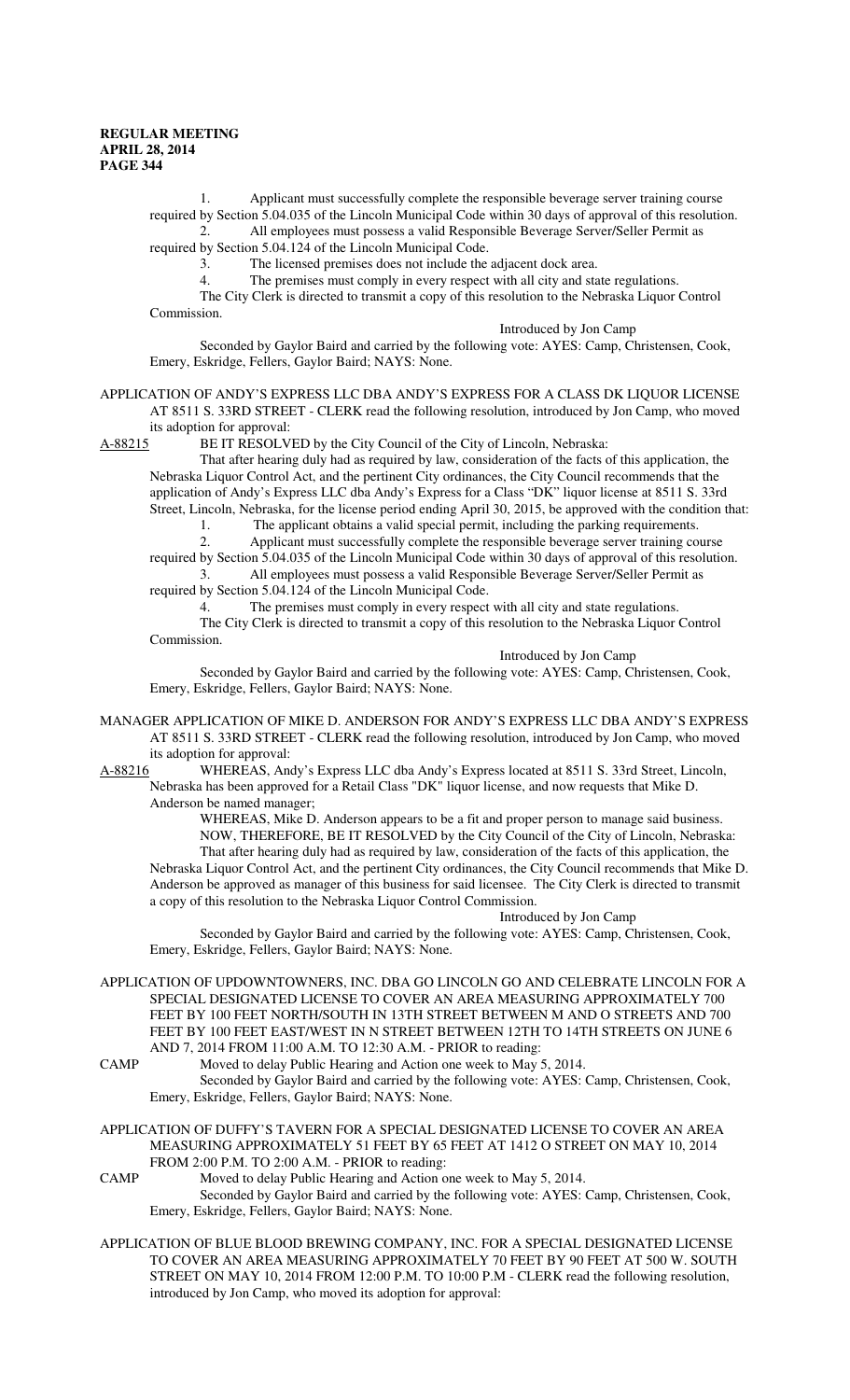# A-88217 BE IT RESOLVED by the City Council of the City of Lincoln, Nebraska:

That after hearing duly had as required by law, consideration of the facts of this application, the Nebraska Liquor Control Act, and the pertinent City ordinances, the City Council recommends that the application of Blue Blood Brewing Company, Inc. for a Special Designated License to cover an area measuring approximately 70 feet by 90 feet at 500 W. South Street, Lincoln, Nebraska, on May 10, 2014, between the hours of 12:00 p.m. and 10:00 p.m., be approved with the condition that the premises complies in every respect with all City and State regulations and with the following requirements:

- 1. Identification to be checked, wristbands required on all parties wishing to consume alcohol.
- 2. Adequate security shall be provided for the event.
- 3. The area requested for the permit shall be separated from the public by a fence or other means.
- 4. Responsible alcohol service practices shall be followed.

BE IT FURTHER RESOLVED the City Clerk is directed to transmit a copy of this resolution to the Nebraska Liquor Control Commission.

#### Introduced by Jon Camp

Seconded by Gaylor Baird and carried by the following vote: AYES: Camp, Christensen, Cook, Emery, Eskridge, Fellers, Gaylor Baird; NAYS: None.

## **ORDINANCES - 2ND READING & RELATED RESOLUTIONS (as required)**

CREATING WATER DISTRICT NO. 1206 TO CONSTRUCT A 6-INCH DIAMETER WATER MAIN IN H STREET FROM 26TH STREET TO 27TH STREET AND ASSESSING THE COSTS THEREOF AGAINST THE BENEFITTED PROPERTIES - CLERK read an ordinance, introduced by Doug Emery, creating Water District No. 1206, designating the real estate to be benefitted, providing for assessment of the costs of the improvements constructed therein, providing for the acquisition of easements and additional right-of-way, if necessary, and repealing all ordinances or parts of ordinances in conflict herewith, the second time.

#### **PUBLIC HEARING - RESOLUTIONS**

APPROVING ALLEY, INC. DBA THE ALLEY AS A KENO SATELLITE SITE AT 1031 M STREET - CLERK read the following resolution, introduced by Doug Emery, who moved its adoption:

A-88218 WHEREAS, the City of Lincoln and the County of Lancaster, Nebraska have entered into an Interlocal Agreement for the purpose of providing for a joint City-County keno lottery; and

WHEREAS, the City has entered into a contract for the operation of a keno type lottery with EHPV Lottery Services, LLC, a Nebraska limited liability company; and

WHEREAS, Section 5 of the Interlocal Agreement and Section 3(b) of the Keno Contract grant the City the authority to approve all satellite locations within the corporate limits of Lincoln; and

WHEREAS, all requirements under the Interlocal Agreement and the Keno Contract governing the establishment and location of keno satellite sites have been met.

NOW, THEREFORE, BE IT RESOLVED by the City Council of the City of Lincoln, Nebraska that a keno satellite site is hereby authorized at the location of Alley Inc. dba The Alley, 1031 M Street, Lincoln, NE 68508.

The City Clerk is directed to return an executed copy of this Resolution to The Alley, 1031 M Street, Lincoln, NE 68508.

## Introduced by Doug Emery

Seconded by Christensen and carried by the following vote: AYES: Camp, Christensen, Cook, Emery, Eskridge, Fellers, Gaylor Baird; NAYS: None.

#### APPROVING A CONTRACT AGREEMENT BETWEEN THE CITY OF LINCOLN AND NEBRASKA LABLINC FOR THE ANNUAL REQUIREMENTS FOR CITY-COUNTY BLOOD CHEMISTRY PROFILE, PURSUANT TO QUOTE NO. 4760, FOR A FOUR YEAR TERM - CLERK read the following resolution, introduced by Doug Emery, who moved its adoption:

A-88219 BE IT RESOLVED by the City Council of the City of Lincoln, Nebraska:

That the attached Contract Agreement between the City of Lincoln, Lancaster County and Nebraska LabLinc for the annual requirements for City/County Blood Chemistry Profile, pursuant to Quote No. 4760, for a four year term, upon the terms and conditions as set forth in said Contract Agreement, is hereby approved and the Mayor is authorized to execute the same and any associated amendments or renewals on behalf of the City of Lincoln.

#### Introduced by Doug Emery

Seconded by Christensen and carried by the following vote: AYES: Camp, Christensen, Cook, Emery, Eskridge, Fellers, Gaylor Baird; NAYS: None.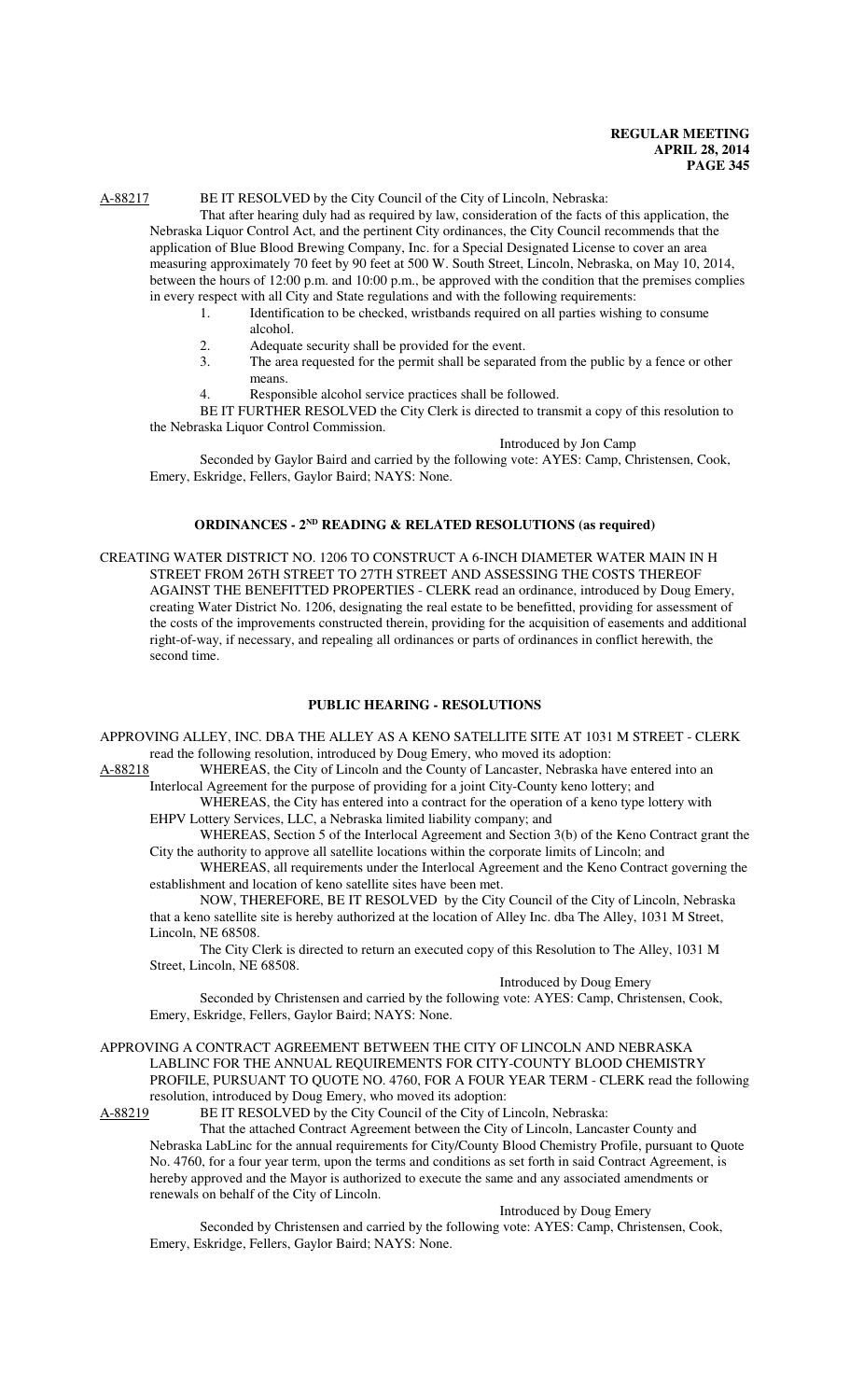COMP. PLAN CONFORMANCE 14006 – AMENDING THE NORTHWEST CORRIDORS REDEVELOPMENT PLAN TO INCLUDE THE "WEST HAYMARKET SPORTS PARK" PROJECT CONSISTING OF YOUTH SPORTS FACILITIES AND RELATED COMMERCIAL USES OVER APPROXIMATELY 65.7 ACRES, GENERALLY LOCATED WEST OF SUN VALLEY BLVD, SOUTH OF CHARLESTON STREET, NORTH OF THE UNION PACIFIC RAIL LINE AND EAST OF THE VIEW STUDENT HOUSING PROJECT - CLERK read the following resolution, introduced by Doug Emery, who moved its adoption:

A-88220 WHEREAS, the City Council on October 23, 2006, adopted Resolution No. A-84082 finding an area generally bounded by Sun Valley Boulevard from West O Street to Cornhusker Highway, along Cornhusker Highway from I-180 to N.W. 12th Street, along N.W. 12th Street from Cornhusker Highway to Highlands Boulevard, Highlands Boulevard from N.W. 12th Street to N.W 1st Street, and West Superior Street from N.W. 1st Street to I-180 (Northwest Corridors Redevelopment Area) to be blighted and substandard as defined in the Nebraska Community Development Law (Neb. Rev. Stat. § 18-2101, et seq. as amended) and in need of redevelopment; and

WHEREAS, the City Council has previously adopted the Northwest Corridors Redevelopment Plan (hereinafter the "Northwest Corridors Redevelopment Plan" or "Plan") including plans for various redevelopment projects within said blighted and substandard area in accordance with the requirements and procedures of the Nebraska Community Development Law; and

WHEREAS, the Director of the Urban Development Department has filed with the City Clerk a proposed amendment to the Plan (hereinafter the "Amendments") to add the West Haymarket Sports Park Project as a redevelopment project to be carried out by the City of Lincoln as a capital improvement project. Said Amendments are contained in the document entitled "Northwest Corridors Redevelopment Plan -- West Haymarket Sports Park", which is attached hereto, marked as Attachment "A", and made a part hereof by reference; and

WHEREAS, the Director of Urban Development has reviewed said Amendments and has found that if adopted the Amendments and the Plan meet the conditions set forth in Neb. Rev. Stat. § 18-2113 (Reissue 2007); and

WHEREAS, said Amendments to the Northwest Corridors Redevelopment Plan have been submitted to the Lincoln City - Lancaster County Planning Commission for review and recommendation; and

WHEREAS, on March 21, 2014 notice of public hearing was mailed, postage prepaid, to the president or chairperson of the governing body of each county, school district, community college, educational service unit, and natural resource district in which the real property subject to such plan is located and whose property tax receipts would be directly affected and to all registered neighborhood associations located in whole or in part within one mile radius of the area to be redeveloped setting forth the time, date, place, and purpose, of the public hearing to be held on April 2, 2014 before the Lincoln City - Lancaster County Planning Commission regarding the Amendments, a copy of said notice and list of said governing bodies and registered neighborhood associations having been attached hereto as Attachment "B" and "C" respectively; and

WHEREAS, the Lincoln City - Lancaster County Planning Commission on April 2, 2014 held a public hearing relating to the Amendments to the Northwest Corridors Redevelopment Plan and found the Amendments to be in conformance with the Comprehensive Plan and recommended approval thereof; and

WHEREAS, on April 11, 2014 a notice of public hearing was mailed, postage prepaid, to the foregoing governing bodies and registered neighborhood associations setting forth the time, date, place, and purpose of the public hearing before the City Council to be held on April 28, 2014 regarding the Amendments, a copy of said notice having been attached hereto as Attachment "D"; and

WHEREAS, on April 11, 2014 and April 18, 2014, a notice of public hearing was published in the Lincoln Journal Star newspaper, setting forth the time, date, place, and purpose of the public hearing to be held on April 28, 2014 regarding the Amendments, a copy of such notice having been attached hereto and marked as Attachment "E"; and

WHEREAS, on April 28, 2014 in the City Council Chambers of the County City Building, 555 South 10th Street, Lincoln, Nebraska, the City Council held a public hearing relating to the Amendments to the Northwest Corridors Redevelopment Plan and all interested parties were afforded at such public hearing a reasonable opportunity to express their views respecting said proposed Amendments to the Plan; and

WHEREAS, the City Council has duly considered all statements made and materials submitted relating to said Amendments; and

NOW, THEREFORE, IT IS FOUND AND DETERMINED by the City Council of the City of Lincoln, Nebraska as follows:

1. That the Amendments are described in sufficient detail and are designed with the general purpose of accomplishing a coordinated, adjusted, and harmonious development of the City which will promote general health, safety, and welfare, sound design and arrangement, the wise and efficient expenditure of public funds, and the prevention of the reoccurrence of unsanitary or unsafe dwelling accommodations or conditions of blight.

2. That incorporating the Amendments into the Redevelopment Plan is feasible and in conformity with the general plan for the development of the City of Lincoln as a whole and said Plan is in conformity with the legislative declarations, and the determinations set forth in the Community Development Law.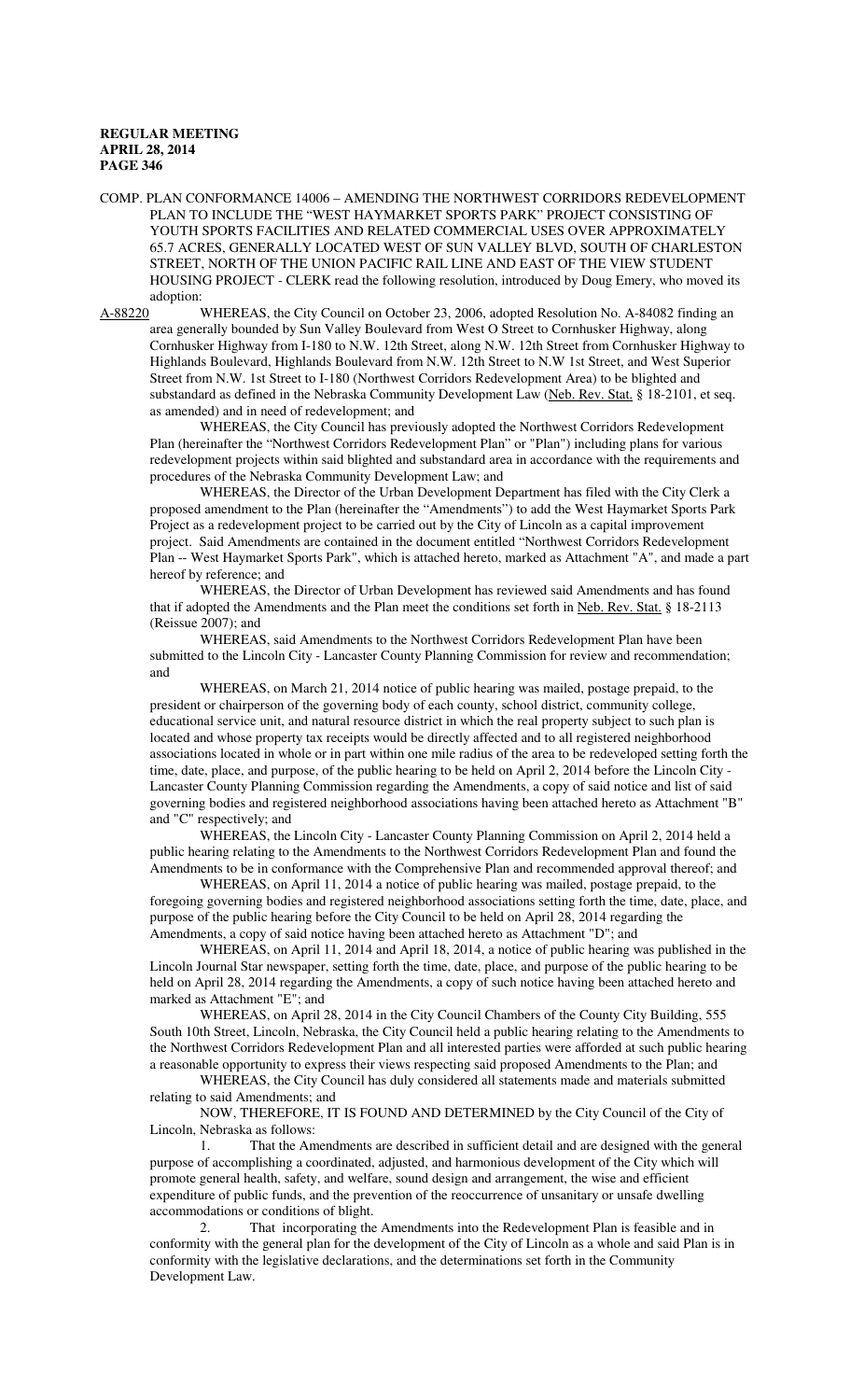3. That the substandard and blighted conditions in the Northwest Corridors Redevelopment Area are beyond remedy and control solely by regulatory process and the exercise of police power and cannot be dealt with effectively by the ordinary operations or private enterprise without the aids provided by the Community Development law, specifically including Tax Increment Financing.

4. That elimination of said substandard and blighted conditions under the authority of the Community Development Law is found to be a public purpose and in the public interest.

5. That the West Haymarket Sports Park Project would not be economically feasible without the use of tax-increment financing.

6. That the West Haymarket Sports Park Project would not occur in the Redevelopment Area without the use of tax-increment financing.

7. That the costs and benefits of the redevelopment activities, including costs and benefits to other affected political subdivisions, the economy of the community, and the demand for public and private services have been analyzed by the City Council as the governing body for the City of Lincoln and have been found to be in the long-term best interest of the City of Lincoln.

NOW, THEREFORE, BE IT RESOLVED by the City Council of the City of Lincoln, Nebraska: That, pursuant to the provisions of the Nebraska Community Development Law and in light of the foregoing findings and determinations, the Amendments to the Northwest Corridors Redevelopment Plan attached hereto as Attachment "A", establishing the West Haymarket Sports Park Project as a redevelopment project are hereby accepted and approved by the City Council as the governing body for the City of Lincoln.

2. That the Urban Development Director, or his authorized representative, is hereby authorized and directed to take all steps necessary to implement the provisions of said Redevelopment Plan as they relate to the above-described Amendments.

3. That the West Haymarket Sports Park Project Area, as described and depicted on the Plan Amendment, is the Redevelopment Project Area comprising property to be included in the area subject to the tax increment provision authorized by the Nebraska Community Development Law.

4. That the Finance Director is hereby authorized and directed to cause to be drafted and submitted to the City Council any appropriate ordinances and documents for the authorization to provide necessary funds, including Community Improvement Financing in accordance with the Community Development Law, to finance the related necessary and appropriate public acquisitions, improvements, and activities set forth in said Amendments to the Northwest Corridors Redevelopment Plan.

BE IT STILL FURTHER RESOLVED that it is intended that this resolution and the modifications adopted herein are supplemental to the findings, approvals, and authorizations as set forth in Resolution No. A-84082, Resolution No. A-84099, Resolution No. A-84991, Resolution No. A-86268 and Resolution No. A-88158.

#### Introduced by Doug Emery

Seconded by Christensen and carried by the following vote: AYES: Camp, Christensen, Cook, Emery, Eskridge, Fellers, Gaylor Baird; NAYS: None.

#### ACCEPTING THE REPORT OF NEW AND PENDING CLAIMS AGAINST THE CITY AND APPROVING DISPOSITION OF CLAIMS SET FORTH FOR THE PERIOD OF APRIL 1 - 15, 2014 - CLERK read the following resolution, introduced by Doug Emery, who moved its adoption:

A-88221 BE IT RESOLVED by the City Council of the City of Lincoln, Nebraska:

That the claims listed in the attached report, marked as Exhibit "A", dated April 16, 2014, of various new and pending tort claims filed against the City of Lincoln with the Office of the City Attorney or the Office of the City Clerk, as well as claims which have been disposed of, are hereby received as required by Neb. Rev. Stat. § 13-905 (Reissue 1997). The dispositions of claims by the Office of the City Attorney, as shown by the attached report, are hereby approved:

| <b>DENIED CLAIMS</b>               | <b>ALLOWED/SETTLED CLAIMS</b> |
|------------------------------------|-------------------------------|
| Don Andrews & Amy Svoboda \$300.00 | Alison Wick \$ 325.00         |
| Elisa O'Dell & John O'Dell NAS*    | Daniel Bousek 15.00           |
| 342.00<br>Gary & Paula Bohaty      | William Irwin $2,621.39$      |
|                                    | Benjamin Cosier 4,163.57      |
| * No Amount Specified              | Michael Policky 1,929.60      |
|                                    | Daniel Bousek 60.00           |

The City Attorney is hereby directed to mail to the various claimants listed herein a copy of this resolution which shows the final disposition of their claim.

Introduced by Doug Emery

Seconded by Christensen and carried by the following vote: AYES: Camp, Christensen, Cook, Emery, Eskridge, Fellers, Gaylor Baird; NAYS: None.

APPROVING SUPPLEMENTAL AGREEMENT NO. 2 BETWEEN THE CITY OF LINCOLN, LANCASTER COUNTY, AND THE STATE DEPT. OF ROADS FOR FUNDING OF THE LINCOLN SOUTH BELTWAY - CLERK read the following resolution, introduced by Doug Emery, who moved its adoption: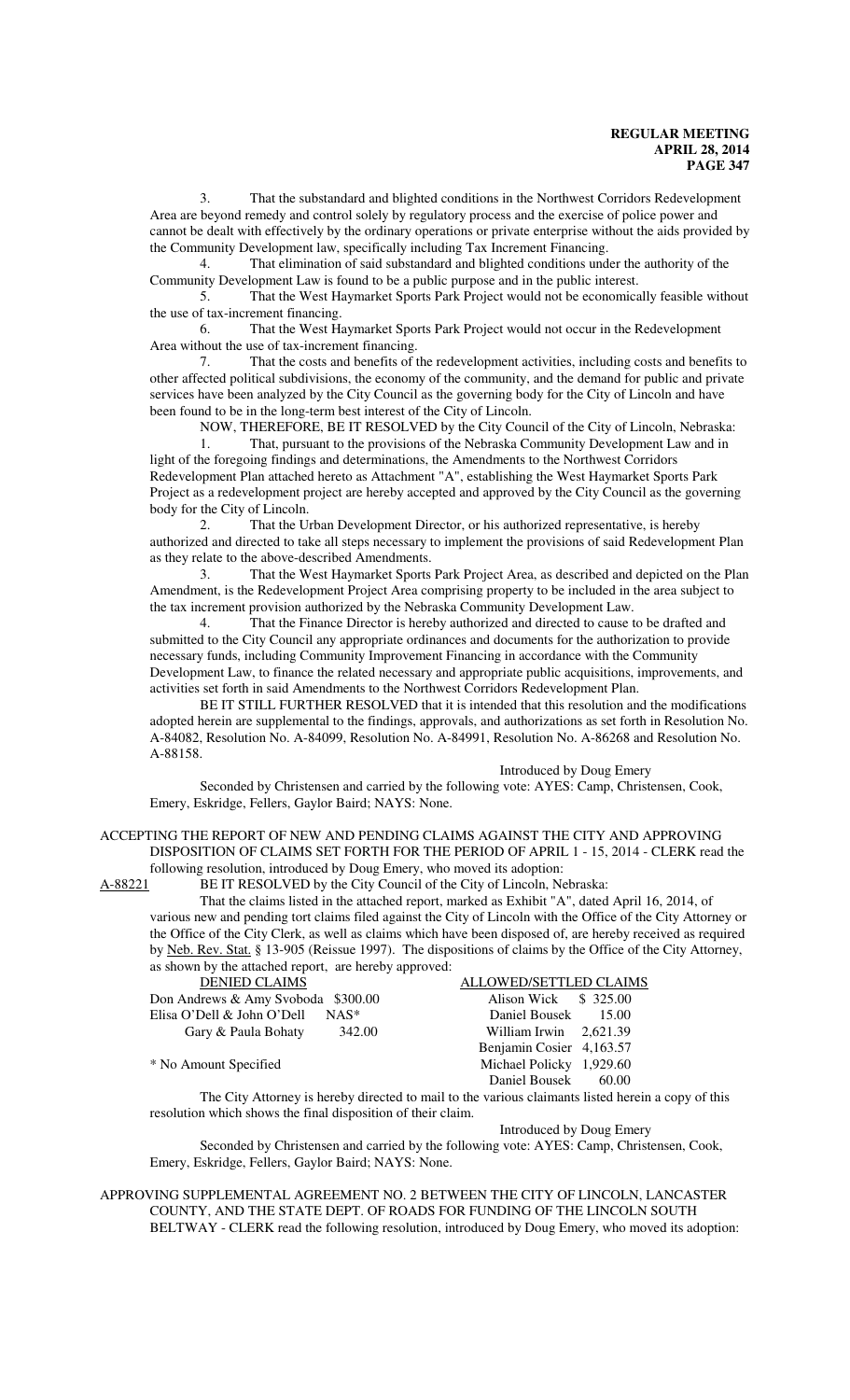## A-88222 BE IT RESOLVED by the City Council of the City of Lincoln, Nebraska:

That the attached Supplemental Agreement No. 2 between the City of Lincoln, Lancaster County, and the State of Nebraska Department of Roads for Project No. DPU-3300(3), DUP 2-6(117), DUP-2- 6(118), and DPU-2-6(119), for funding of the Lincoln South Beltway for the preliminary engineering, utilities, right-of-way, construction, and construction engineering at Nebraska Highway 2 between 127th Street and U.S. Highway 77, in accordance with the terms and conditions contained in said Agreement, is hereby approved and the Mayor is authorized to execute the same on behalf of the City of Lincoln.

The City Clerk is directed to return the executed copies of the Agreement to the Public Works and Utilities Department, for transmittal and execution by Lancaster County and the State Department of Roads. Introduced by Doug Emery

Seconded by Christensen and carried by the following vote: AYES: Camp, Christensen, Cook, Emery, Eskridge, Fellers, Gaylor Baird; NAYS: None.

APPROVING AN AGREEMENT BETWEEN THE CITY OF LINCOLN AND STATE DEPT. OF ROADS TO SUPPLEMENT THE SHARED USE PATH ON NW 48TH FROM O STREET TO VINE STREET AS PART OF THE STATE PROJECT ON I-80 FROM NW 56TH TO US-77 SOUTH INTERCHANGE AND APPROPRIATE THE CITY'S FEDERAL AID TO PROJECTS IM-NH-80-9(862), IM-NH-80-9(863) AND IM-NH-80-9(864) - CLERK read the following resolution, introduced by Doug Emery, who moved its adoption:

A-88223 BE IT RESOLVED by the City Council of the City of Lincoln, Nebraska:

That the attached Agreement between the City of Lincoln and the State of Nebraska Department of Roads for Project Nos. IM-NH-80-9(862), IM-NH-80-9(863) and IM-NH-80-9(864) to supplement the Shared Use Path on NW 48th from O Street to Vine Street as part of the State Project on I-80 from NW 56th to US-77 South Interchange, in accordance with the terms and conditions contained in said Agreement, is hereby approved and the Mayor is authorized to execute the same on behalf of the City of Lincoln.

The City Clerk is directed to return the executed copies of the Agreement to the Public Works and Utilities Department, for transmittal and execution by Lancaster County and the State Department of Roads. Introduced by Doug Emery

Seconded by Christensen and carried by the following vote: AYES: Camp, Christensen, Cook, Emery, Eskridge, Fellers, Gaylor Baird; NAYS: None.

## **ORDINANCES - 3RD READING & RELATED RESOLUTIONS (as required)**

CHANGE OF ZONE 14003 - APPLICATION OF B&J PARTNERSHIP FOR A CHANGE OF ZONE FROM H-3 HIGHWAY COMMERCIAL DISTRICT TO I-1 INDUSTRIAL DISTRICT, ON PROPERTY GENERALLY LOCATED AT NORTH 31ST STREET CIRCLE AND CORNHUSKER HIGHWAY - CLERK read an ordinance, introduced by Jonathan Cook, amending the Lincoln Zoning District Maps adopted by reference and made a part of Title 27 of the Lincoln Municipal Code, pursuant to Section 27.05.020 of the Lincoln Municipal Code, by changing the boundaries of the districts established and shown thereon, the third time.

COOK Moved to pass the ordinance as read.

Seconded by Emery and carried by the following vote: AYES: Camp, Christensen, Cook, Emery, Eskridge, Fellers, Gaylor Baird; NAYS: None.

The ordinance, being numbered **#20016**, is recorded in Ordinance Book #29, Page .

STREET NAME CHANGE 14001 – RENAMING TRANSFORMATION DRIVE AS NORTH 21ST STREET AND RENEWABLE DRIVE AS TRANSFORMATION DRIVE LOCATED IN NEBRASKA INNOVATION CAMPUS ADDITION - CLERK read an ordinance, introduced by Jonathan Cook, changing the name of Transformation Drive and Renewable Drive located in Nebraska Innovation Campus Addition to North 21st Street and Transformation Drive, respectively, as recommended by the Street Name Committee, the third time.

COOK Moved to pass the ordinance as read.

Seconded by Gaylor Baird and carried by the following vote: AYES: Camp, Christensen, Cook, Eskridge, Fellers, Gaylor Baird; NAYS: Emery.

The ordinance, being numbered **#20017**, is recorded in Ordinance Book #29, Page .

APPROVING A COMMERCIAL NET GROUND LEASE FOR SITE NO. 2850 IN LINCOLN AIR PARK WEST BETWEEN THE CITY OF LINCOLN AND AIRPORT AUTHORITY OF THE CITY OF LINCOLN FOR THE LEASE OF 80 ACRES OF PROPERTY LOCATED IN AIR PARK WEST FOR A 30 YEAR TERM WITH THE OPTION TO RENEW FOR ONE ADDITIONAL 10 YEAR TERM - PRIOR to

reading:<br>GAYLOR BAIRD

- Moved to amend Bill No. 14-43 in the following manner:
- 1. On line 4 delete "one" and insert in lieu thereof two.
- 2. On line 4 add an s to the word term to make it plural.

Seconded by Camp and carried by the following vote: AYES: Camp, Christensen, Cook, Emery, Eskridge, Fellers, Gaylor Baird; NAYS: None.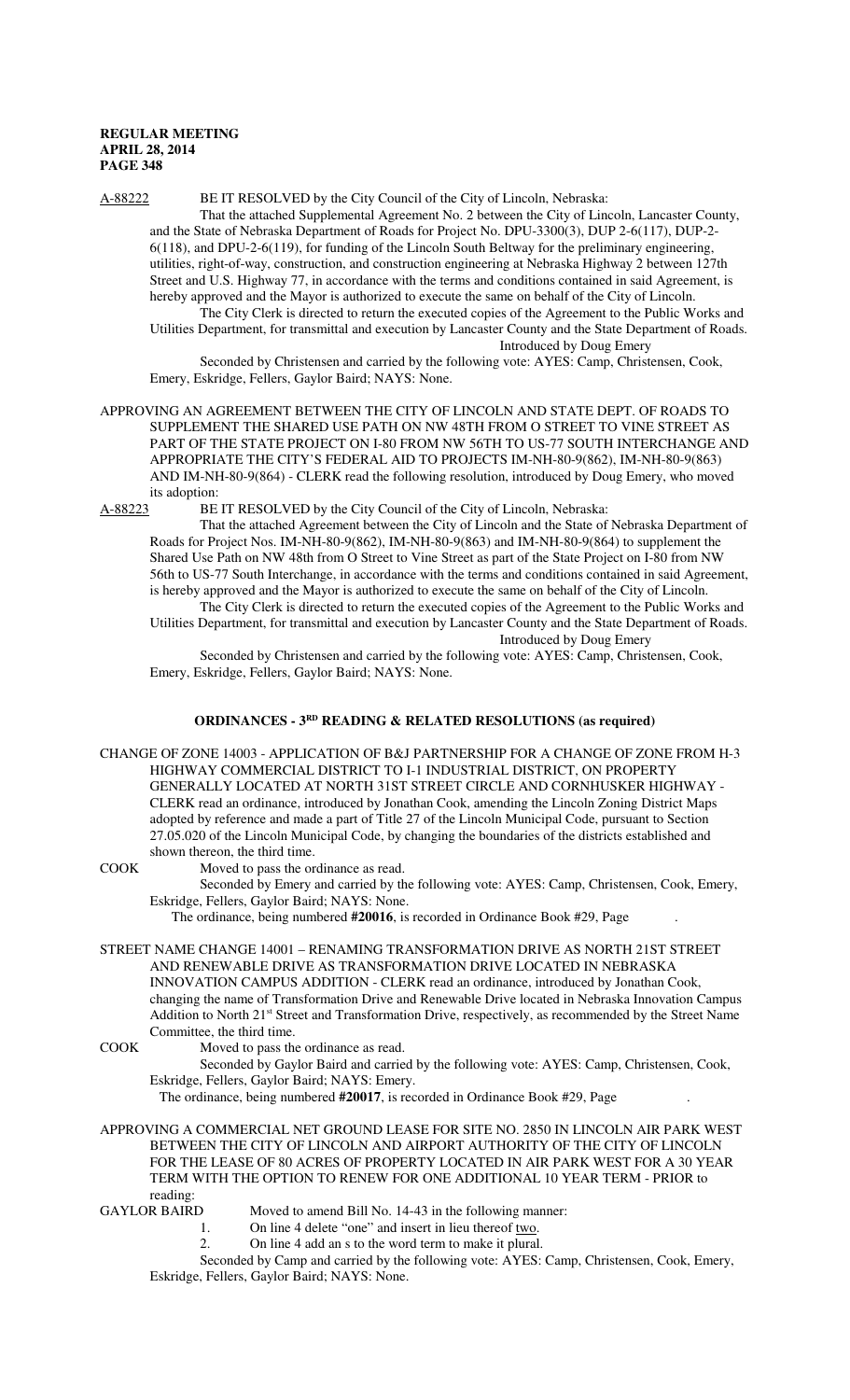CLERK Read an ordinance, introduced by Jonathan Cook, accepting and approving a Lease Agreement between the City of Lincoln, Nebraska and the Airport Authority of the City of Lincoln, Nebraska for the lease of 80 acres of property located in Lincoln Air Park West for 30 year term with the option to renew for one two additional 10 year terms, the third time.

COOK Moved to pass ordinance as amended. The ordinance, being numbered **#20018**, is recorded in Ordinance Book #29, Page .

#### **ORDINANCES - 1ST READING & RELATED RESOLUTIONS (as required)**

- COMP. PLAN AMENDMENT 14001 AMENDING THE 2040 LINCOLN-LANCASTER COUNTY COMPREHENSIVE PLAN BY CHANGING THE LAND USE DESIGNATION OF APPROXIMATELY 5.5 ACRES OF LAND GENERALLY LOCATED AT THE NORTHWEST CORNER OF SOUTH 70TH STREET AND PINE LAKE ROAD FROM URBAN RESIDENTIAL TO COMMERCIAL. (RELATED ITEMS: 14R-110, 14-44)
- CHANGE OF ZONE 14004 APPLICATION OF PAUL ROGGE FOR A CHANGE OF ZONE FROM AGR AGRICULTURAL RESIDENTIAL TO H-4 GENERAL COMMERCIAL ON PROPERTY GENERALLY LOCATED NORTHWEST OF THE INTERSECTION OF SOUTH 70TH STREET AND PINE LAKE ROAD. (RELATED ITEMS: 14R-110, 14-44) - CLERK read an ordinance, introduced by Trent Fellers, amending the Lincoln Zoning District Maps adopted by reference and made a part of Title 27 of the Lincoln Municipal Code, pursuant to Section 27.05.020 of the Lincoln Municipal Code, by changing the boundaries of the districts established and shown thereon, the first time.
- ANNEXATION 14001 AMENDING THE LINCOLN CORPORATE LIMITS MAP BY ANNEXING APPROXIMATELY 2.71 ACRES GENERALLY LOCATED AT SOUTH 88TH STREET AND PIONEERS BOULEVARD. (RELATED ITEMS: 14-45, 14-46) - CLERK read an ordinance, introduced by Trent Fellers, annexing and including the below described land as part of the City of Lincoln, Nebraska and amending the Corporate Limits Map attached to and made a part of Ordinance No. 18208 to reflect the extension of the corporate limits boundary of the City of Lincoln, Nebraska established and shown thereon, the first time.
- CHANGE OF ZONE 14005 APPLICATION OF HIMARK GOLF FOR A CHANGE OF ZONE FROM AG AGRICULTURAL DISTRICT TO R-3 RESIDENTIAL DISTRICT ON PROPERTY GENERALLY LOCATED AT SOUTH 88TH STREET AND PIONEERS BOULEVARD. (RELATED ITEMS: 14-45, 14-46) - CLERK read an ordinance, introduced by Trent Fellers, amending the Lincoln Zoning District Maps adopted by reference and made a part of Title 27 of the Lincoln Municipal Code, pursuant to Section 27.05.020 of the Lincoln Municipal Code, by changing the boundaries of the districts established and shown thereon, the first time.
- AUTHORIZING THE PURCHASE AGREEMENT FOR THE SALE OF SURPLUS PROPERTY GENERALLY LOCATED AT 1112 WASHINGTON STREET TO AUSTIN D. SHARP FOR THE SUM OF \$89,000.00 - CLERK read an ordinance, introduced by Trent Fellers, approving a Purchase Agreement between the City of Lincoln, as Seller, and Austin D. Sharp, as Buyer, authorizing the sale of City owned property described as the east 43 feet of the south 82 feet and the east 13 feet of the north 60 feet of Lot 8 and the west 5 feet of Lot 9, Block 29, Dawsons Addition to South Lincoln, more commonly known as the 1112 Washington Street, the first time.

## **RESOLUTIONS - 1ST READING**

- ACCEPTING AND APPROVING A CONSERVATION EASEMENT AGREEMENT BETWEEN THE CITY OF LINCOLN, THE LOWER PLATTE SOUTH NATURAL RESOURCES DISTRICT AND JOSHUA'S GLEN, LLC TO PRESERVE THE NATURAL RESOURCES OVER THE EASEMENT AREA DESCRIBED AS OUTLOTS A AND C, JOSHUA GLEN 1ST ADDITION AND GENERALLY LOCATED IN THE BEAL'S SLOUGH FLOODPLAIN NEAR 56TH STREET AND SHADOW PINES DRIVE.
- APPROVING AN AGREEMENT BETWEEN THE CITY OF LINCOLN ON BEHALF OF THE LINCOLN-LANCASTER COUNTY HEALTH DEPARTMENT AND THE VILLAGE OF DENTON, NEBRASKA TO PROVIDE HEALTH REGULATION INSPECTION AND ENFORCEMENT WITHIN THE CORPORATE LIMITS AND THE ZONING JURISDICTION OF THE VILLAGE OF DENTON.
- APPROVING AN AGREEMENT BETWEEN THE CITY OF LINCOLN ON BEHALF OF THE LINCOLN-LANCASTER COUNTY HEALTH DEPARTMENT AND THE VILLAGE OF DAVEY, NEBRASKA TO PROVIDE HEALTH REGULATION INSPECTION AND ENFORCEMENT WITHIN THE CORPORATE LIMITS AND THE ZONING JURISDICTION OF THE VILLAGE OF DAVEY.